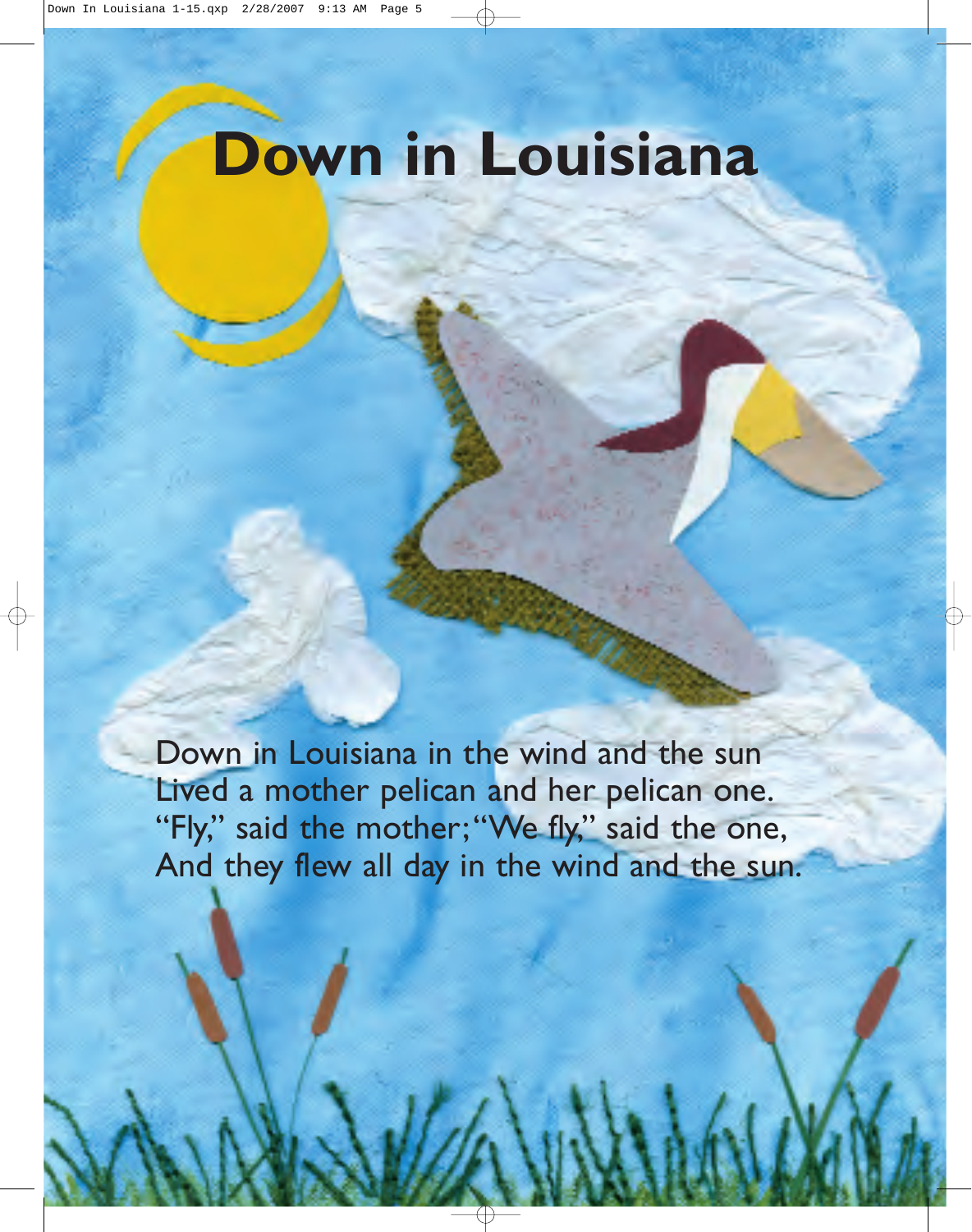

Down in Louisiana near the ol' bayou Lived a mother armadillo and her armadillos two. "Dig," said the mother;"We dig," said the two, And they dug all day near the ol' bayou.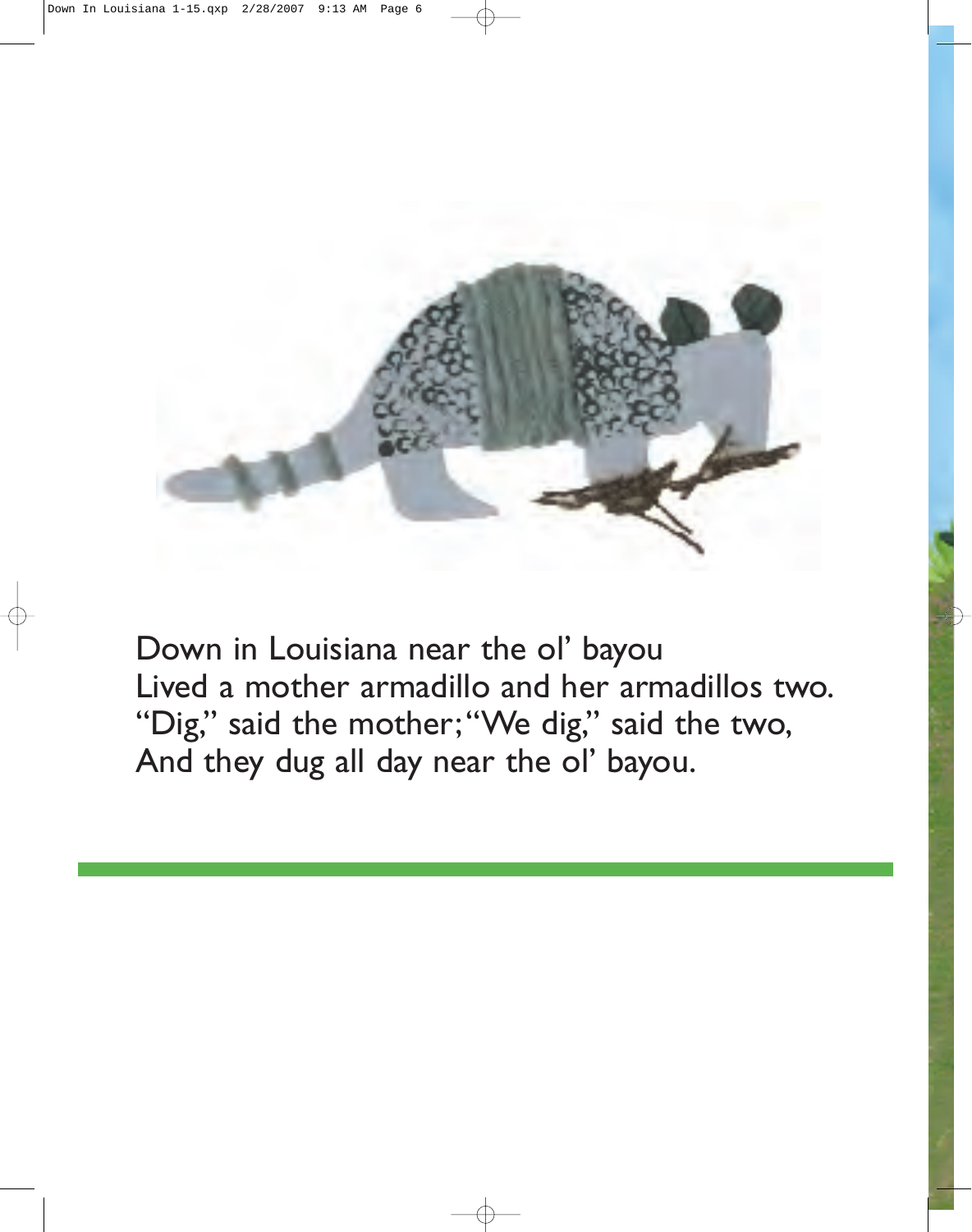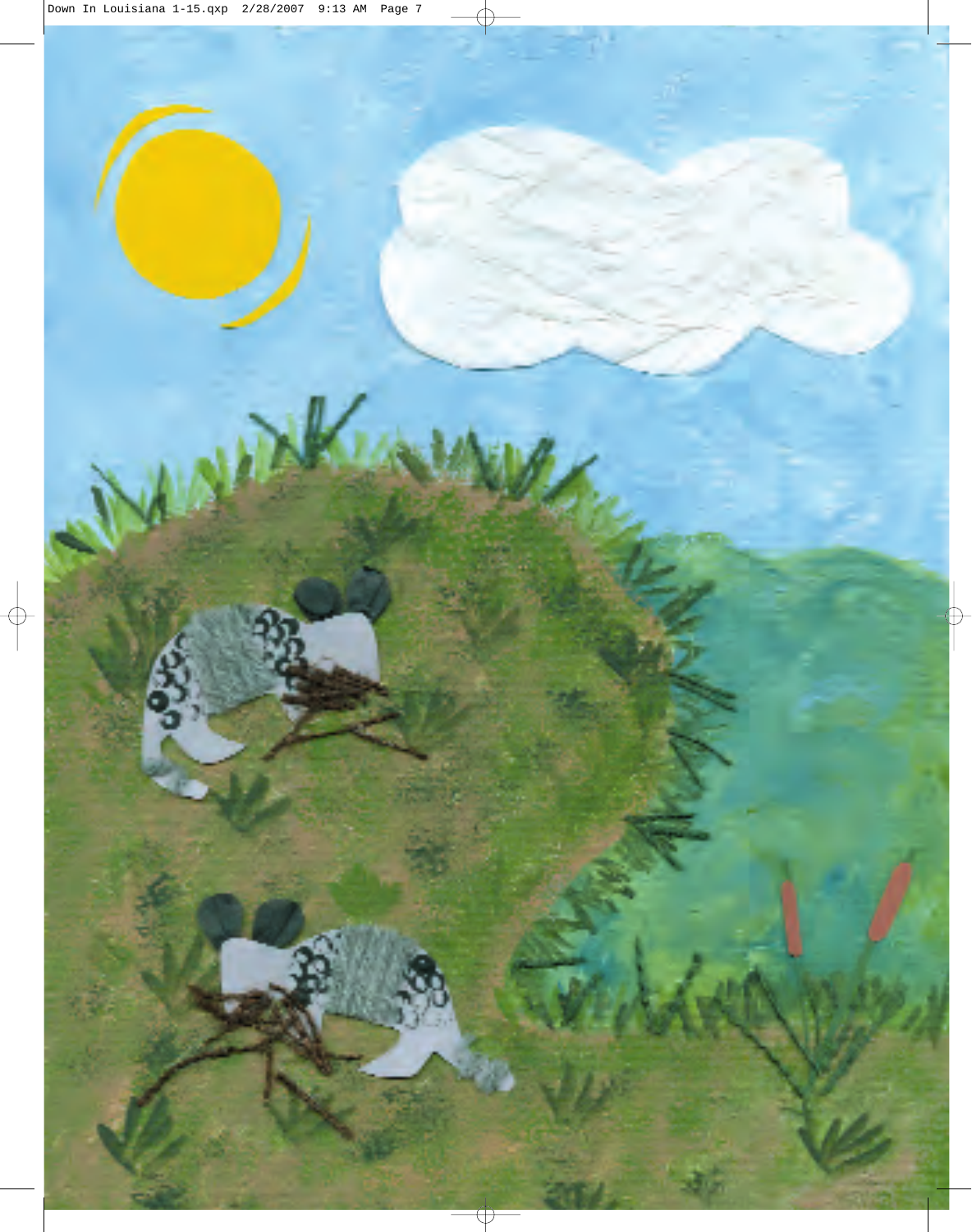

Down in Louisiana in a cypress tree Lived a mother black bear and her black bears three. "Climb," said the mother; "We climb," said the three, And they climbed all day in a cypress tree.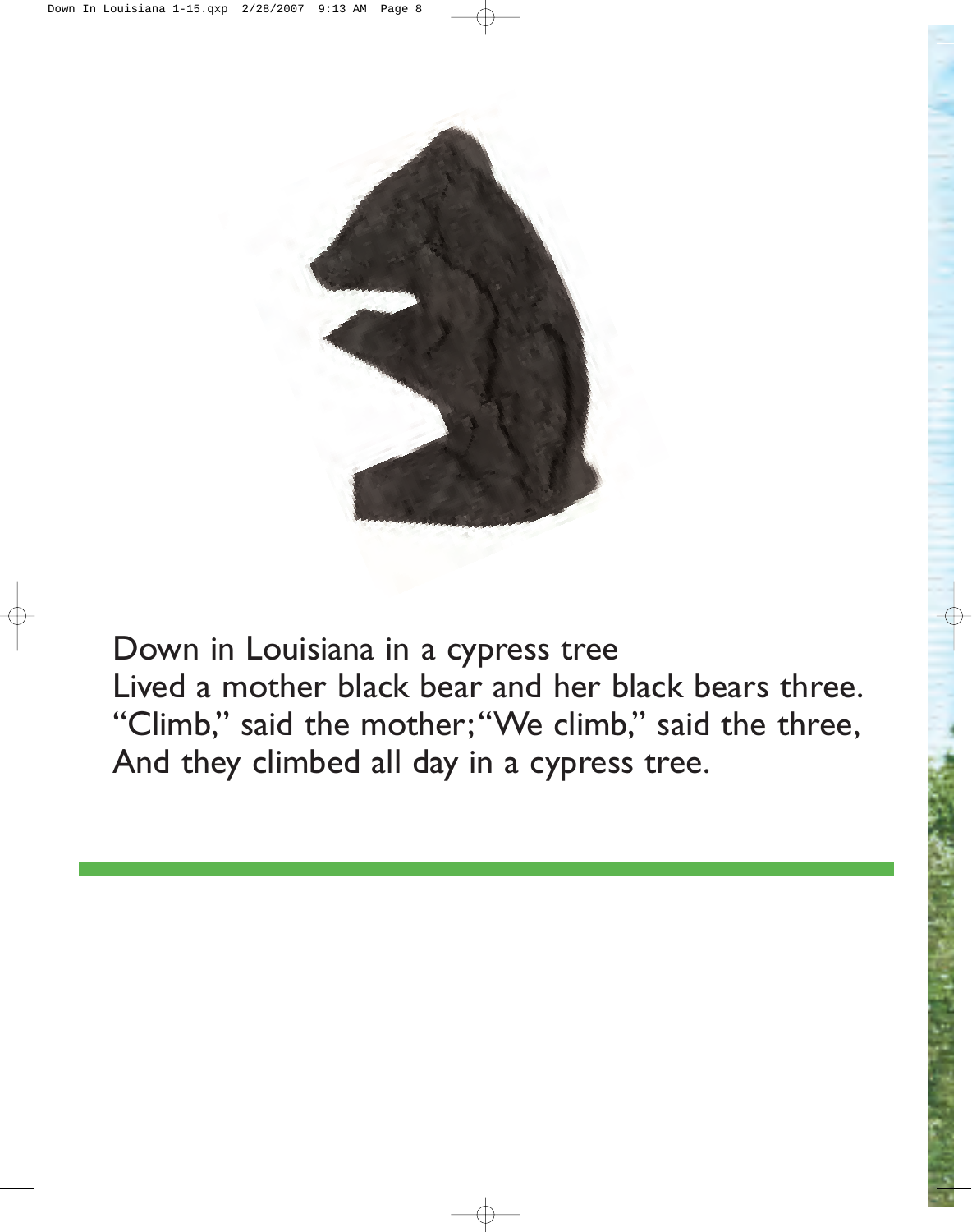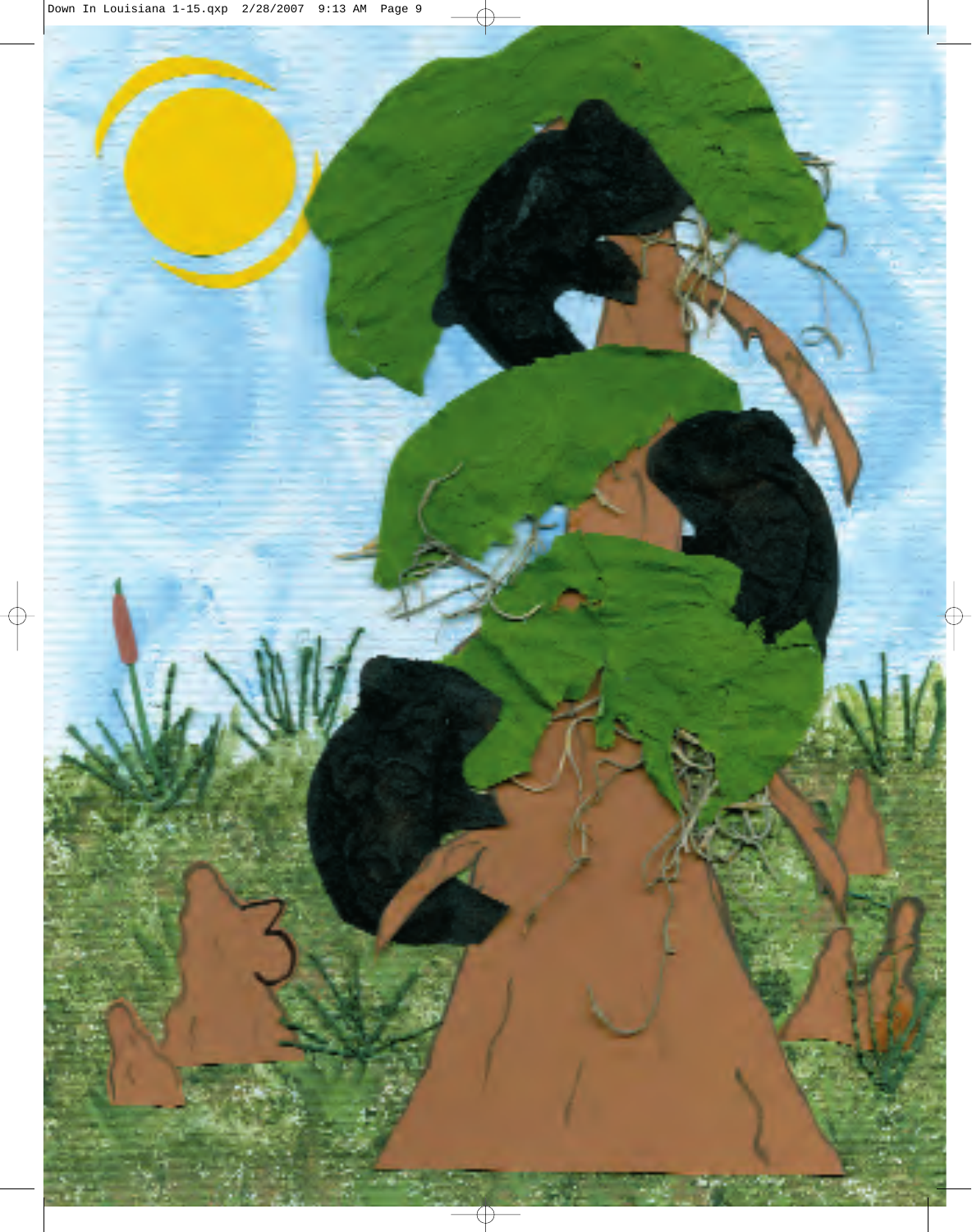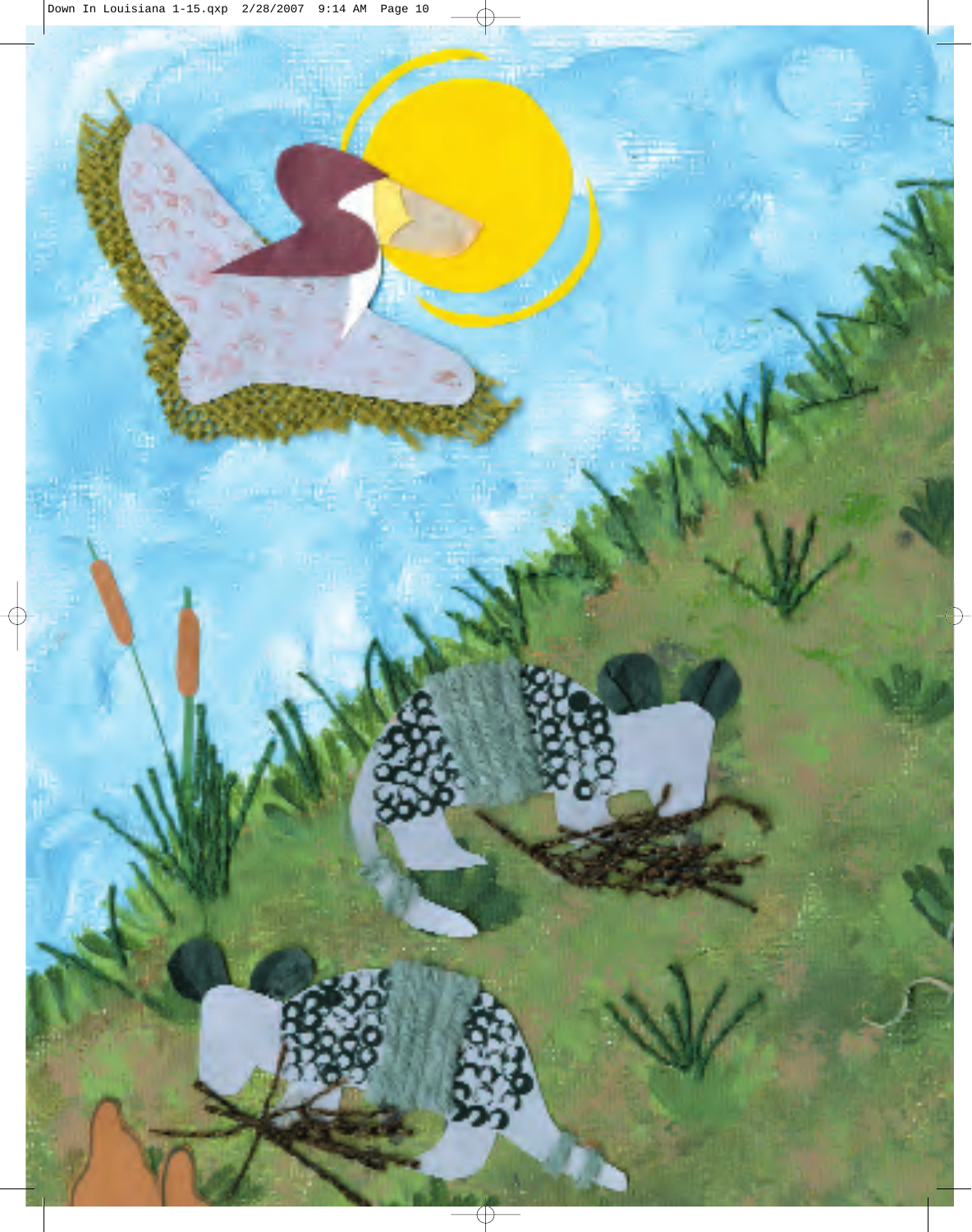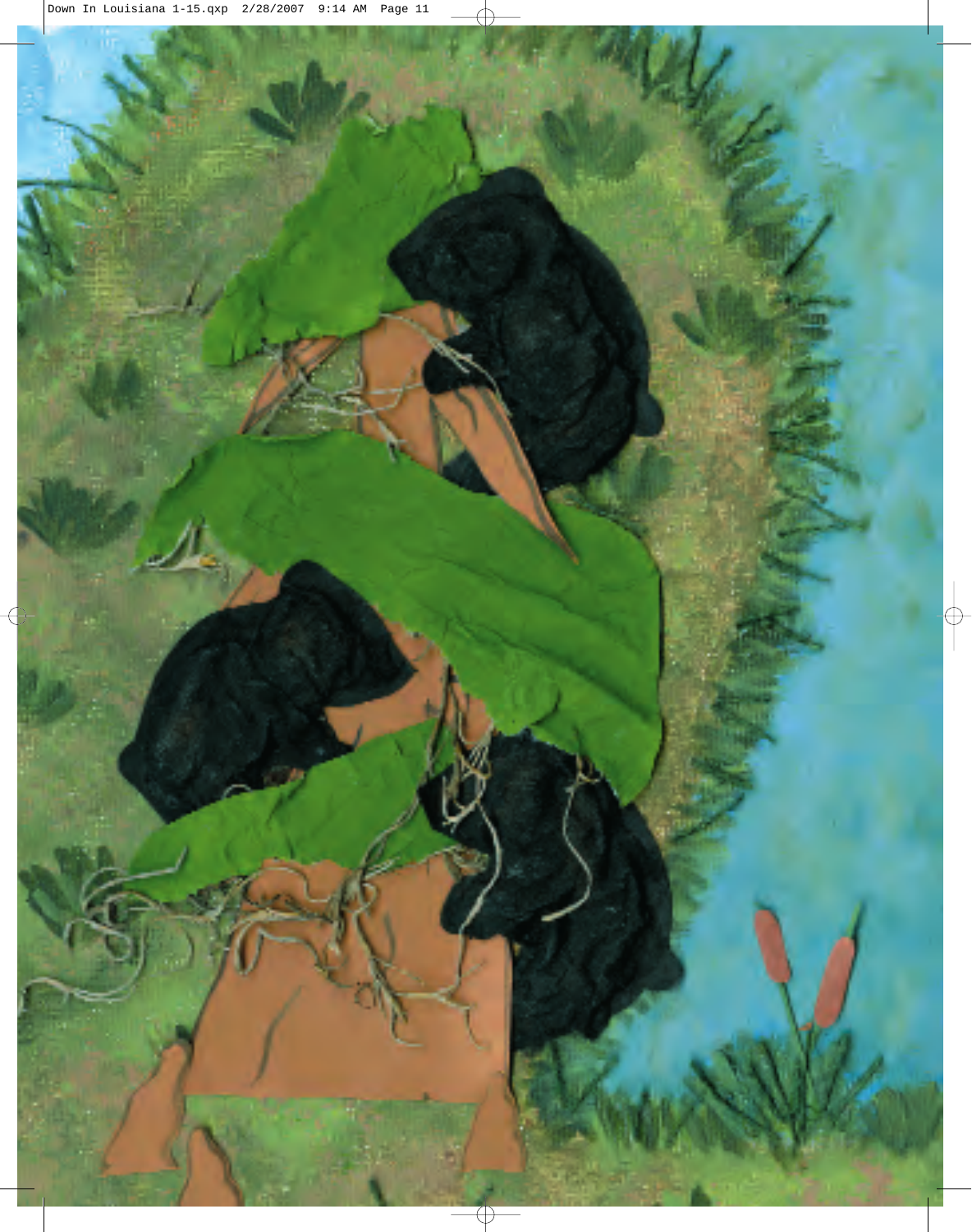Down in Louisiana near the basin floor Lived an alligator gar and her little gars four. "Swim," said the mother; "We swim," said the four, And they swam all day near the basin floor.

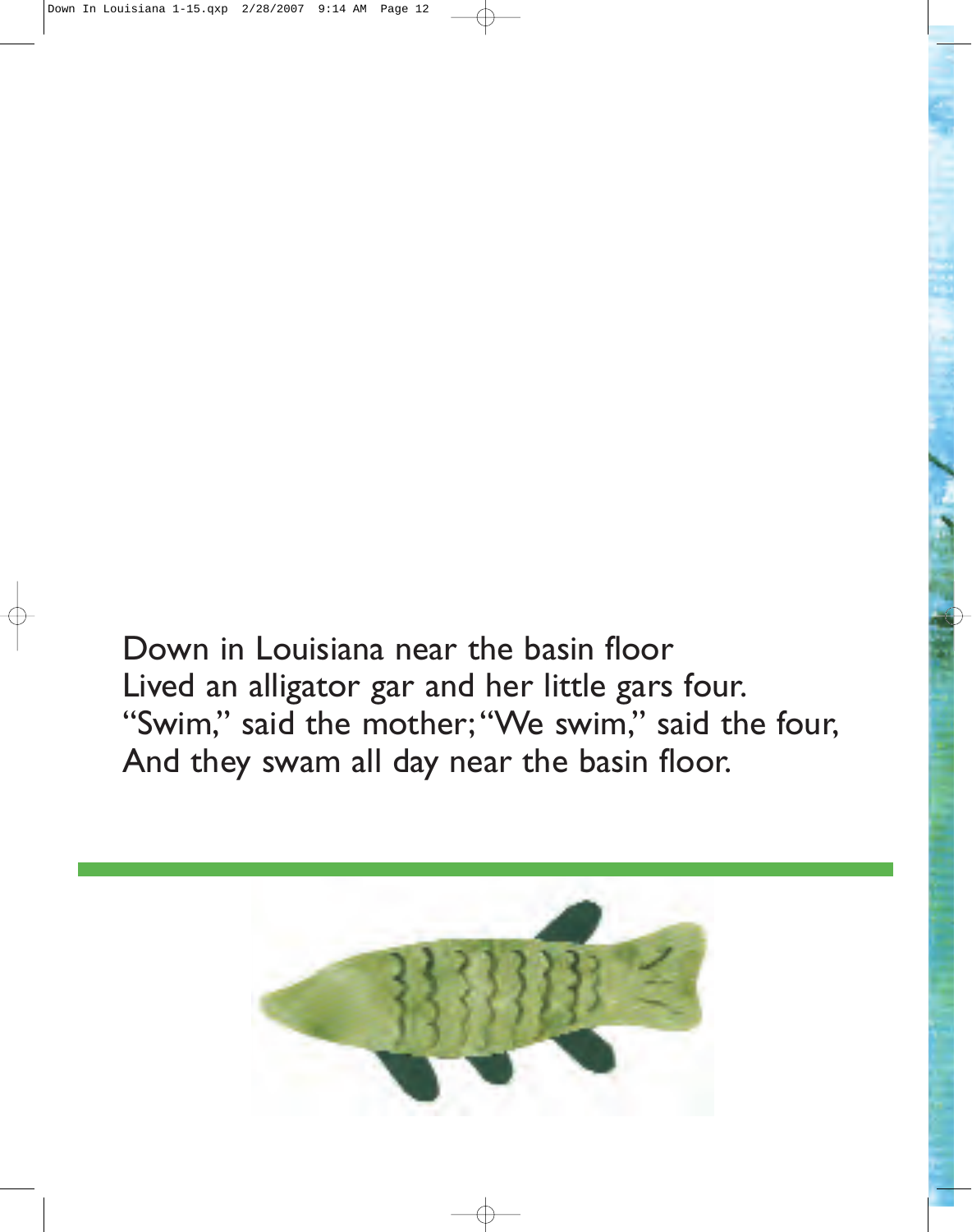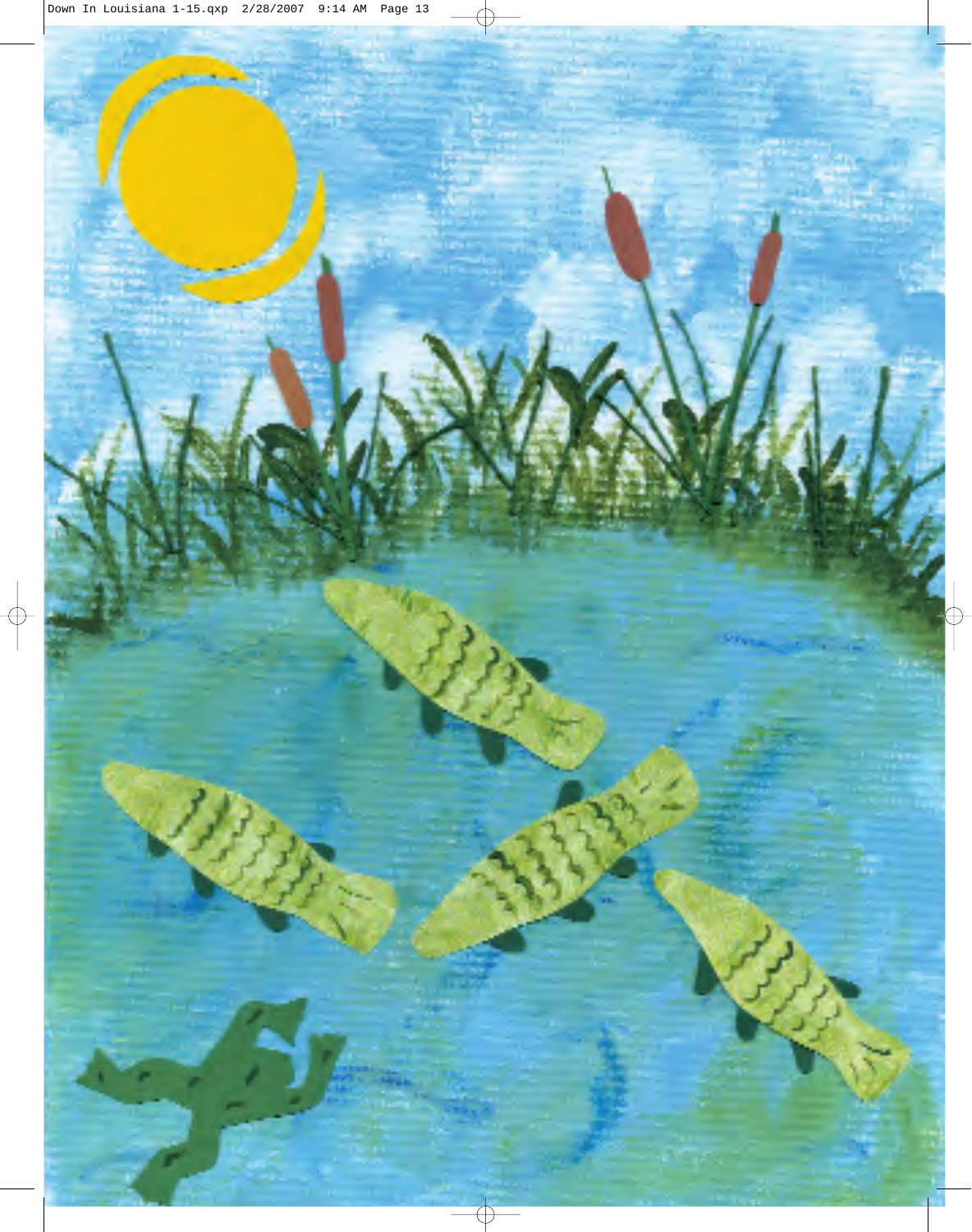

Down in Louisiana where the wetlands thrive Lived a mother Catahoula and her Catahoulas five. "Bark," said the mother; "We bark," said the five, And they barked all day where the wetlands thrive.